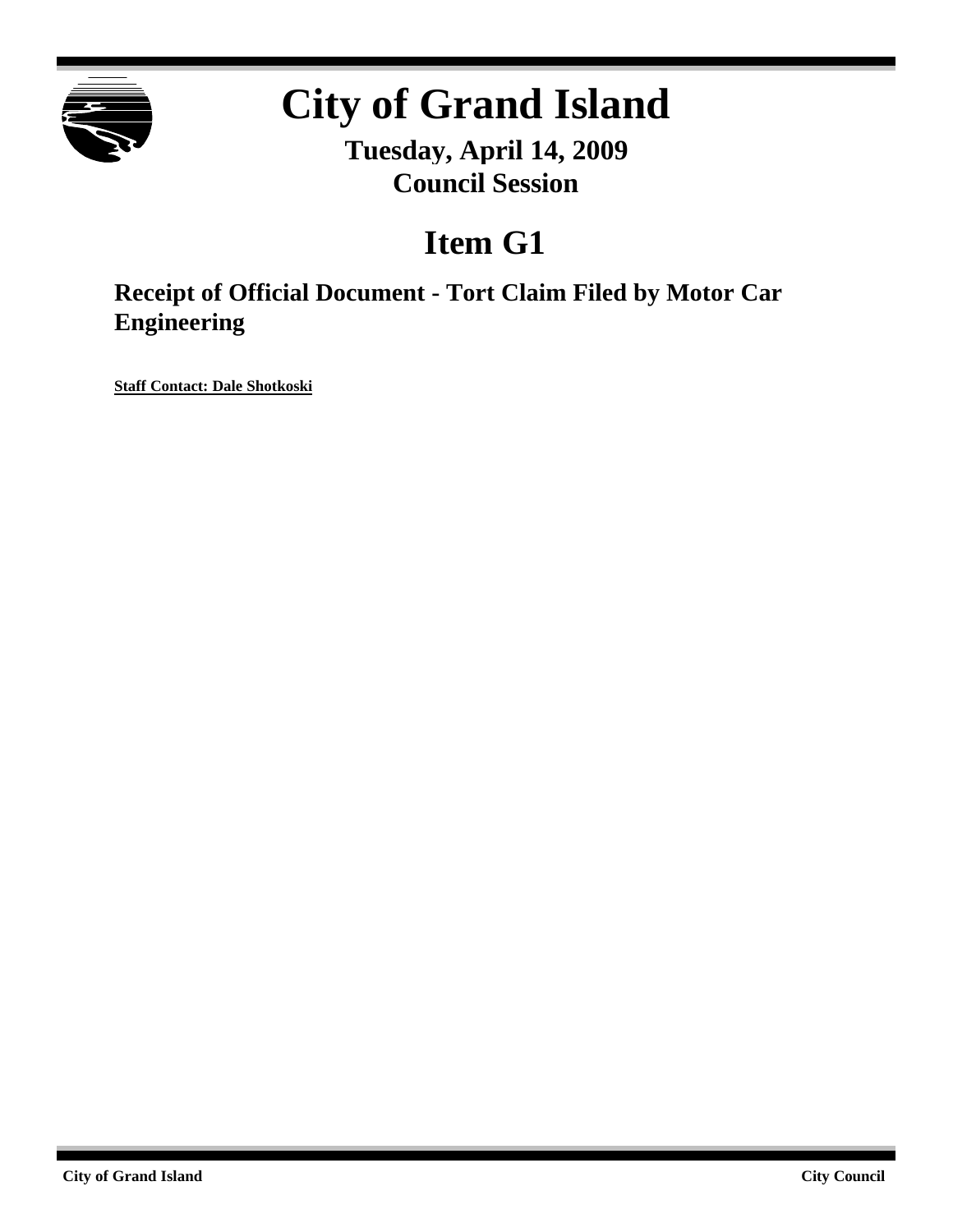### **Council Agenda Memo**

| From:           | Dale Shotkoski, City Attorney                                               |
|-----------------|-----------------------------------------------------------------------------|
| <b>Meeting:</b> | April 14, 2009                                                              |
| Subject:        | Receipt of Official Document – Tort Claim filed by<br>Motor Car Engineering |
| Item $\#$ 's:   | $G-1$                                                                       |
| $Presenter(s):$ | Dale Shotkoski, City Attorney                                               |

#### **Background**

The City of Grand Island has received a Notice of Tort Claim from Attorney Mark T. Porto on behalf of Motor Car Engineering, alleging certain claims in connection with an accident involving Jeffrey Warren a City of Grand Island employee which occurred on September 8, 2008.

Without getting into issues concerning the City's and other parties' liability, and whether the claim of Motor Car Engineering is fair and reasonable, we are simply providing a copy of this claim to you in compliance with the Nebraska Political Subdivision Tort Claims Act.

For a person to assert a tort claim against the City of Grand Island, a written notice of the claim must be filed with the City Clerk, Secretary or other official responsible for keeping official records. The claim must be filed within one year of the accrual of the claim, and the Council has six months to act on the claim. No suit can be filed until after the Council acts on the claim, or the six months has run.

Historically, the City of Grand Island has simply let the six months run. Not all claims result in a suit being filed, so it makes good sense to not act affirmatively in many instances. In any event, if you wish to look further into this claim, please contact the City Attorney's office, and we will provide you with the information which we have in connection with the claim. Our recommendation is to continue to take no affirmative action on tort claims. It must be emphasized that by providing copies of alleged claims to you, we are not making an admission or representation that a claim has been properly filed in any respect. We also recommend that no comments concerning a particular claim be made during Council meetings, unless you decide to bring the matter on for formal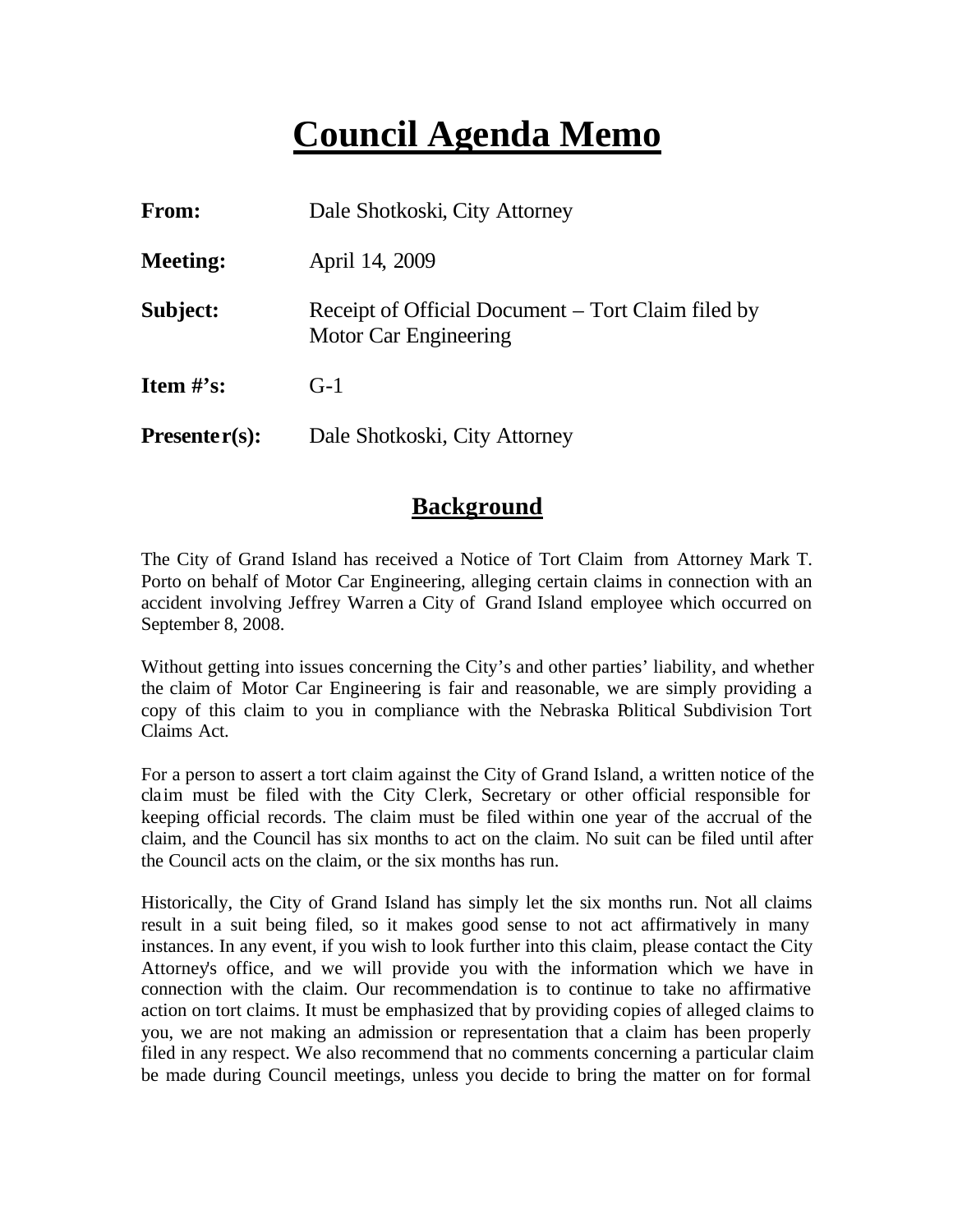consideration. Even then, we ask that comments be carefully considered so that the legal rights of all parties are preserved.

#### **Discussion**

This is not an item for council action other than to simply acknowledge that the claim has been received.

### **Recommendation**

City Administration recommends tha t the Council take no action other than acknowledge receipt of the claim.

#### **Sample Motion**

Move to approve acknowledgement of the Tort Claim filed by Attorney Mark T. Porto on behalf of Motor Car Engineering.